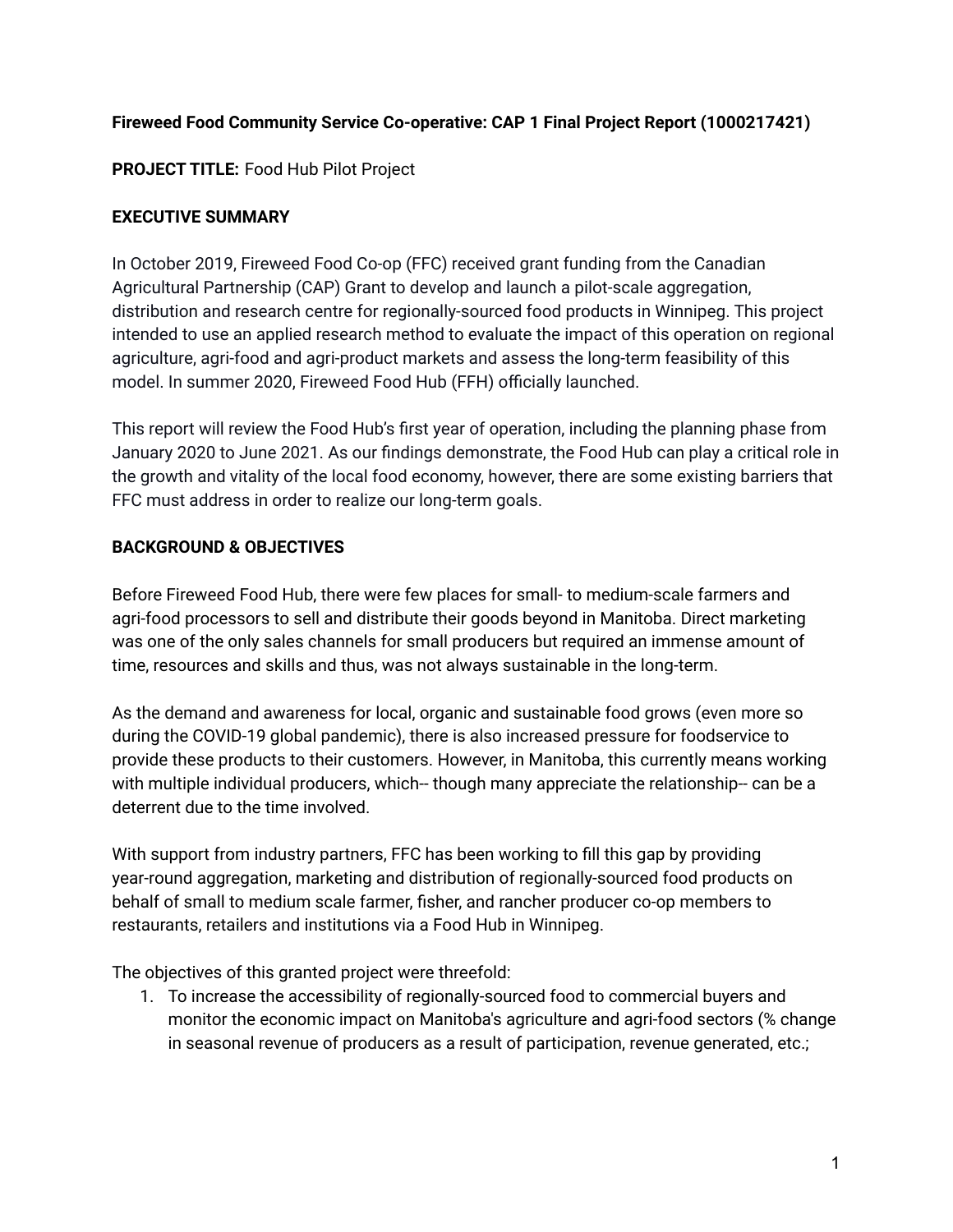- 2. To explore and determine the feasibility of transferring some of the responsibility for direct marketing away from small- to medium-scale regional farmers and agri-food processors onto a third party broker (in this case, Fireweed Food Co-op);
- 3. To determine the feasibility of using an aggregation strategy to meet the demands of commercial buyers for large volumes of regionally sourced products from multiple, small- to medium-scale producers.

#### **METHODOLOGY & PROJECT ACTIVITIES**

FFC used an applied research approach to generate first-hand observations on how to solve two critical problems: difficulty accessing or limited access to local food by commercial buyers and difficulty accessing or limited access to reliable markets by small and medium-sized producers.

The key activities were vast and are described below:

- **1. Research and Planning:** We researched and determined an appropriate business model (consignment brokered sales) for the Food Hub; rebranded the organization for clarity of goals and projects; wrote grants and fundraised to cover capital purchases and other critical expenses such as additional wages; secured a central warehouse space and made appropriate renovations; researched food safety and agricultural-related regulations and applied for permits and insurance; secured the rental of a cargo van for delivery from Peg City Car Co-op; determined the logistics, policies and procedures for our operations (which continued to be refined throughout the year); met with a software developer to explore multi-vendor marketplace software options; set up and received training on our current ordering system, Local Food Marketplace.
- **2. Purchasing and Installing Equipment:** We purchased chest freezers (second hand), materials to construct a walk-in fridge, a three compartment sink (second hand); food grade shelving (Muscle Rack 4-Tier Steel Shelf, Model #: UR364P-BLK, a digital scale for weighing products (Smart Weigh 50kg, Model #:: ACE110) and digital temperature monitors (Mocreo Wireless Thermo-Hygrometer with Hub, Model #: VSN1-T).
- **3. Hiring and Training Personnel:** With the support of CAP and other financial sources, FFH hired a Food Hub Coordinator (Full Time, \$20/hour plus MERCS, May 2020-September 2021), Projects Coordinator (Full Time, \$20/hour plus MERCS, October 2019-June 2021), Delivery Coordinator (at 20 hours/week, at \$15/hour plus MERCS July-November 2020 and March-September 2021) and Food Hub Assistant (at 20 hours/week, at \$15/hour plus MERCS July-September 2020). In 2021 we realized the need for a full-time Supplier Coordinator and Finance and Office Coordinator, whose wages are currently being covered by other funding sources until September 30, 2021. In total, **six jobs were created** through this project including two full-time year-around jobs, two part-time seasonal jobs as well as two full-time seasonal jobs.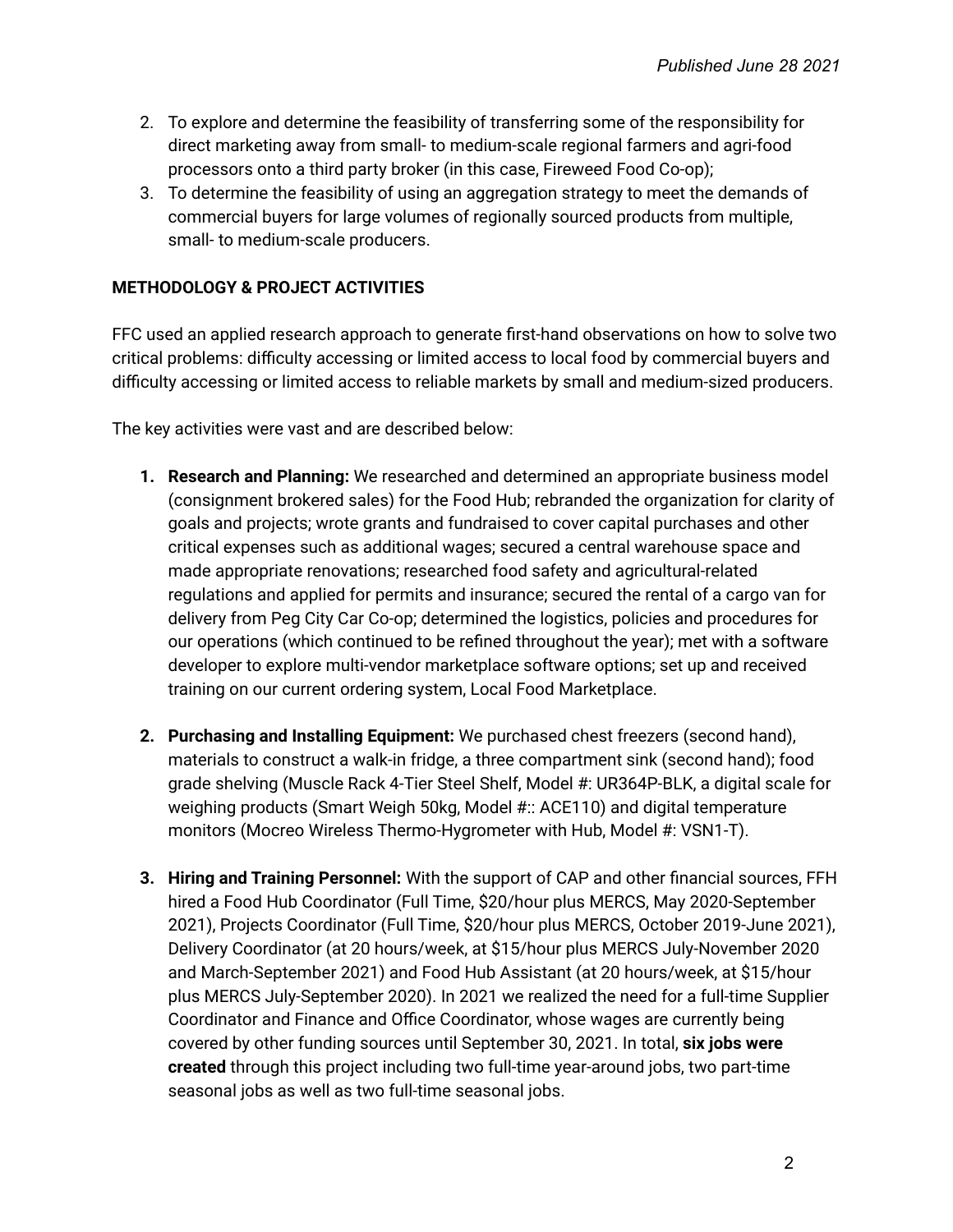- **4. Outreach & Relationship Building with Stakeholders:** We had preliminary meetings with existing and prospective partners including Harvest Moon Local Food Initiative, Direct Farm Manitoba (DFM), and Diversity Foods; hosted a producer engagement session at the DFM conference to consult on farmer delivery schedule, packing and labelling requirements, price setting arrangement, and marketing; actively recruited suppliers with cold calls, emails, outreach through DFM, virtual info sessions followed by one-on-one phone calls with interested producers; as well as organized and hosted the Lateral Root Network (a food hub advisory committee made up of producers, commercial buyers and food security organizations).
- 5. **Sales & Marketing:** We developed a marketing strategy tailored to target customers which was refined throughout the year, particularly as a result of COVID-19; partnered with DFM to supply food for the Manitoba Community Food Currency Program which created a steady source of sales for our first summer; created a product catalogue and seasonality calendar to encourage customers to plan their menus with Food Hub products in mind; worked with Tetro Design to create a unique brand identity for the Food Hub; created social media and blog content to educate customers and the public about the local food system; coordinated a weekly cooperatively supported agriculture program (CSA) targeting individual households to ensure continued sales for producer members during the COVID-19 pandemic while restaurants were shut down; researched and populated a CRM system through HubSpot to create automations and track client communications; sent surveys and scheduled in depth calls with customers to gauge interest on specific products and generate feedback on Food Hub pricing, online ordering system and other services; hired a photo intern to photograph our product catalogue and create visual content for marketing purposes; and worked with business consultants funded through the Investment Readiness Program to evaluate and pivot various sales and marketing strategies.
- 6. **Coordinating Suppliers:** We created a Supplier Manual to help producers navigate the wholesale market and have success selling through the Food Hub; created an internal communication strategy for working with producers; hosted informational sessions and created tutorial videos to help producers digest important information; developed a food safety and quality standards; sent surveys to gather feedback on food hub logistics and services; scheduled in depth phone calls with producers to discuss feedback; facilitated collective crop planning activities and encouraged specialization producers to ensure a steady supply of product for summer 2021; coordinated shared delivery among producers; created automations for supplier onboarding through our customer relationship management software, Hubspot.
- 7. **Ongoing Market Research:** We are undertaking research on pricing to help producers determine competitive prices for their products; consulting with other Food Hubs about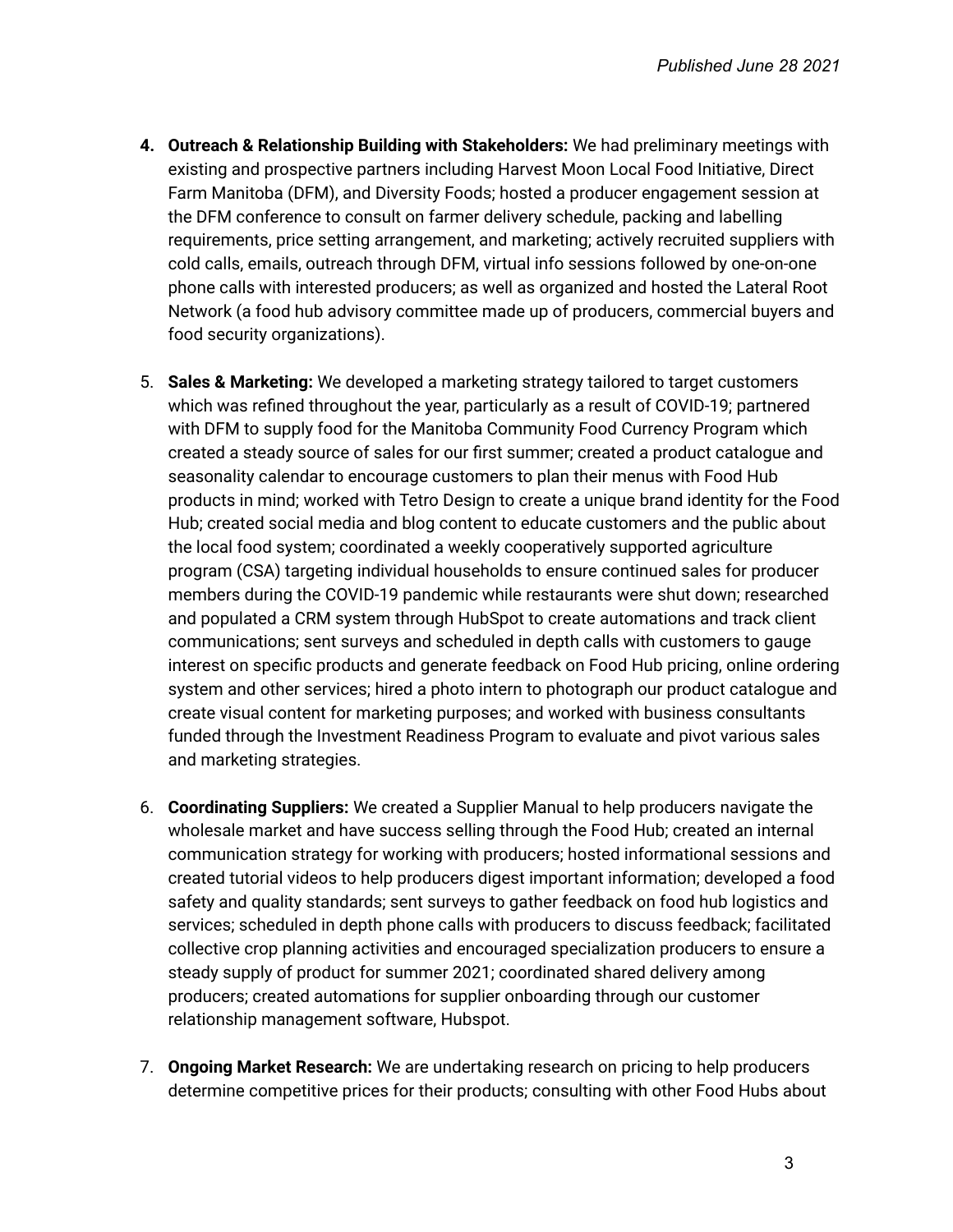their operations and strategies for success; partnering with a university research team to evaluate the productive capacity of small farms to meet institutional demand via a school lunch program; created customer surveys; and are conducting secondary market research with help from the board and Food Hub committee.

#### **RESULTS & DISCUSSION**

Over this past year, FFC has gained critical insights into the strengths and weaknesses of this Food Hub project. These insights, we believe, are only possible because of the applied research approach of this project and the detailed, in-depth experiential learning it afforded our organization. We have begun to track the impacts of this project, though it is difficult to measure the full efficacy of the Food Hub as this data can take several years to gather. According to a report on evaluating community food hubs, "it can take between seven to ten years for a Food Hub to really begin to demonstrate the achievement of outcomes" (Nelson and Landman, 2015 p. 7). Nonetheless, below are our key findings from this project as they related to our original objectives:

#### **1. Increasing the accessibility of local food to commercial buyers**

Going into this project, we thought the most significant hurdle we would encounter would be around sales, but much to our surprise, we have found working with customers to be smoother than expected.

Based on informal conversations, most of our customers have found our online ordering system easy to use, and our product photos and descriptions accurate and appealing. They also appreciate our quick and on-time delivery, payment processing, and customer service, all of which have helped increase their commitment to purchasing locally. Although it was challenging to get customers to participate in formal feedback surveys, our high customer retention rate is a testament to their satisfaction with our services. Among the 36 commercial buyers we sold to, 26 were repeat customers (ordered more than two times) and eight were loyal customers (ordered more than ten times).

Finally, all customers have expressed their strong appreciation for the core service of making local, high-quality, and in-season products far more accessible and available to them.

**Community organizations**, which account for 55% of our sales, have been among the easiest customer segments to work with thus far. They are flexible, receptive to feedback on purchasing, and their order sizes match up more closely with our current supply, although our prices are sometimes an issue as they are often working with small budgets, which is why we receive a lower profit margin on their purchases. As a workaround, we partnered with Direct Farm Manitoba to supply the Manitoba Community Food Currency Program, which aims to support small farmers and tackle food insecurity by purchasing local food for communities in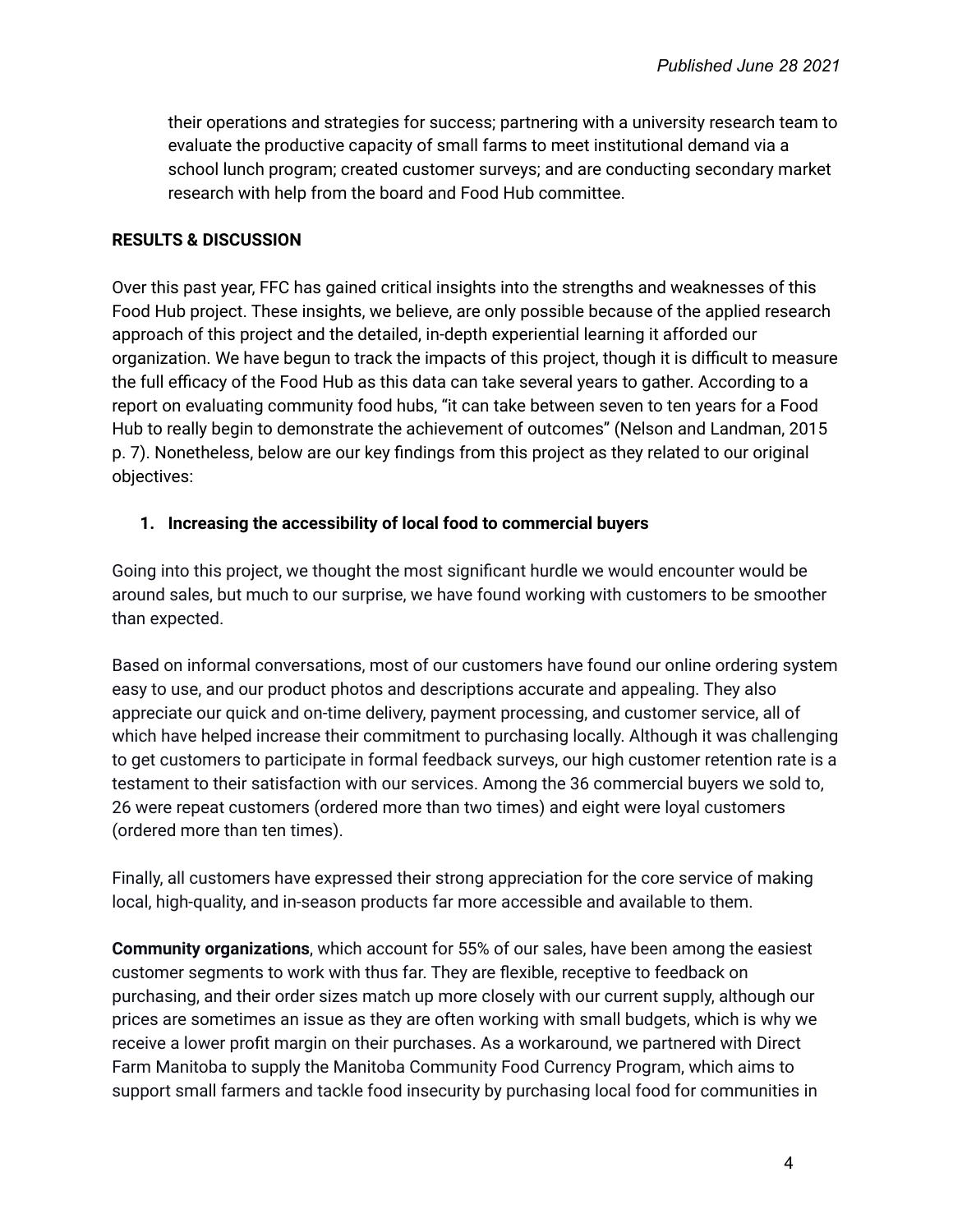need. Some of the other community organizations we've supplied to include Norwest Co-op Community Food Centre, Churchill Health Centre, Tunngasugit Inuit Resource Centre, and the Northern Association of Community Councils.

**Restaurants**, particularly upscale establishments, are another vital customer type and made up 30% of our sales last year, although we anticipate restaurants to play a larger role in our total sales this coming season as their operations over the last year were significantly impacted by COVID-19. According to Stats Canada, "a decline in revenue of 40% or more in 2020 was a reality for over two-fifths (42.9%) of food services and drinking places, with those in Quebec (50.9%), Manitoba (47.9%) and Ontario (44.9%) most likely to see this level of loss." Despite these challenges, we found that similarly to community organizations, restaurants are also flexible, match up with our current supply, and are most willing to pay more for high-quality local food. Many also appreciate the added bonus of promoting themselves as supporters of the small producers. Some of our loyal restaurant customers include Harth Mozza & Wine Bar, The Beer Cantina, The Roost and Sous Soul. We are grateful for the loyal support of these restaurants even through the COVID-19 pandemic, which speaks to their dedication to local food purchasing.

**Retailers**, on the other hand, were more challenging to work with, presumably because the Food Hub's prices were too high for them to then add their mark up onto. Nonetheless, we did manage to sell to Organic Planet Co-op regularly and Food Fare more than a handful of times. We've also had several positive conversations with small grocers that have yet to translate into sales, but we hope this will change after more intentional time spent crop planning with farmers, and during the seasons when we have more fresh products available.

**Institutions**, as expected, were the hardest market to enter. Due to our limited supply and higher prices, it was challenging to get any serious interest from institutions in our development stage. As a matter of fact, a report by Food Matters Manitoba in 2016 also found that quantity and consistency and price were among the most significant barriers to institutional procurement of local sustainable food (Manitoba on the Menu, 2017). We also came to realize that selling to institutions would require them to have a greater understanding of the economic benefits to local purchasing, stronger knowledge of the local food system, and a specialized marketing approach, none of which we were able to support in our first year of operations. That being said, FFH was recently added as an approved supplier to the Winnipeg Regional Health Authority, which we hope will open some doors to institutional procurement in the near future.

As for other challenges, **the lack of consistent and ample supply was a major issue** for all buyers. When the Food Hub first opened in 2020, we had to take what we could get from producers, which meant selling a little bit of this and that, translating to customers only placing small orders for their menu specials. However, when the winter rolled around, we worked closely with our producers to ensure they would grow a consistent supply of vegetables. Despite these efforts, producers were hesitant to produce any significant volume without confirmation that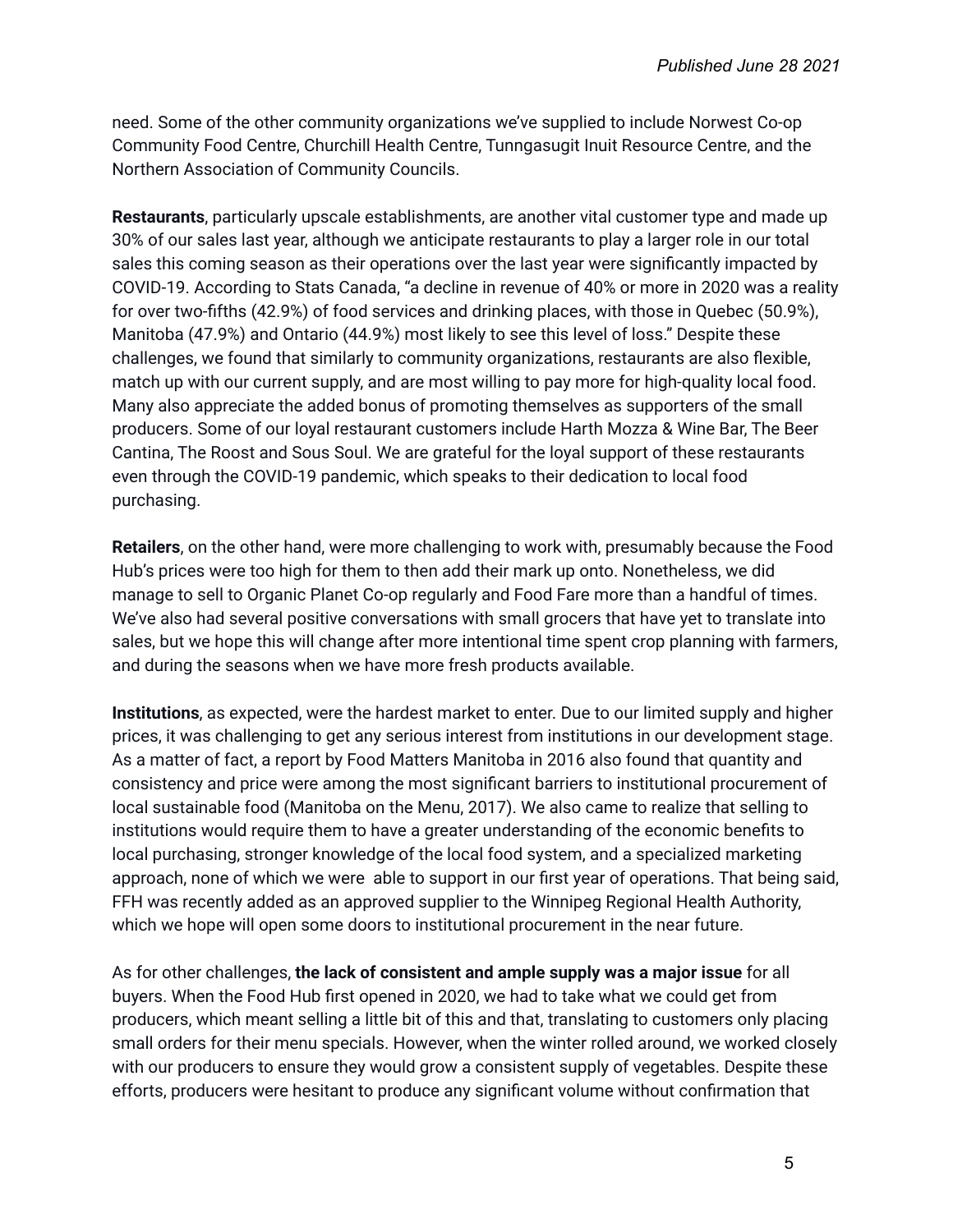customers would, in fact, order their products, while customers weren't willing to incorporate products in their menus if they didn't have access to a reliable supply.

This finding aligns with Food Hub studies which indicate that reliable quantities are essential for customers but difficult for food hubs to fulfill in their early years (Food Matters Manitoba, 2014; Barham et al., 2012; Cleveland, Müller, Tranovich, Mazaroli, & Hinson, 2014). All that is to say, collecting reliable data on supply and demand will be key for the success of the Food Hub, but realistically, it will take a few years to gather.

Finally, it goes without saying that **the biggest challenge we faced on the customer front was the pandemic.** According to Stats Canada, restaurants and the foodservice industry have been the hardest hit by the COVID-19 public safety measures, making it very difficult to navigate as a newly established wholesale distributor of local food. There have been countless occasions when we invested a lot of time building customer relationships only to have them stop ordering for months when a new round of restrictions were implemented. Even when some restrictions are lifted, restaurants and foodservice are, rightfully so, more price-conscious and risk-averse, making purchasing from the Food Hub a harder sell. To continue to make sales for our producers during the lockdowns, we had to pivot our operations to focus on individual household sales, which, although successful, has taken away from our efforts to build up our wholesale customer base. Nonetheless, the pandemic has also underscored the importance of strengthening our local food system, which we are beginning to see materialize into sales as restrictions are lifted

# **2. Creating a viable alternative sales channel for small producers**

Since this project began, the Food Hub has worked with 33 producers, comprising small-scale farmers, fishers, ranchers and artisans from across the province, as well as one Nunavut-based Indigenous fishers co-operative. This is three times the number of producers we expected to work within our first year. Only two who sold through us last year chose not to carry with us into our second season.

Excluding the Food Hub's commission fee, sales revenue that has gone directly to our producer members totals **over \$70,000** to date. Further, Food Hub sales for 2021 have already surpassed 2020 sales, and comparative to another similarly sized food hub in Canada which saw \$45,000 in sales during their first (non-pandemic) year of operation, Fireweed Food Hub sales demonstrate significant success.

Although it is difficult to track the exact increase in revenue for producers, 67% of the producers surveyed reported that participating in the Food Hub increased their total overall sales, while the other 33% were unsure but agreed that selling outside the Food Hub would have required much more work. As far as satisfaction with our services, 73% of producers felt that we did an excellent job of communicating important information, and 56% thought that the order sizes had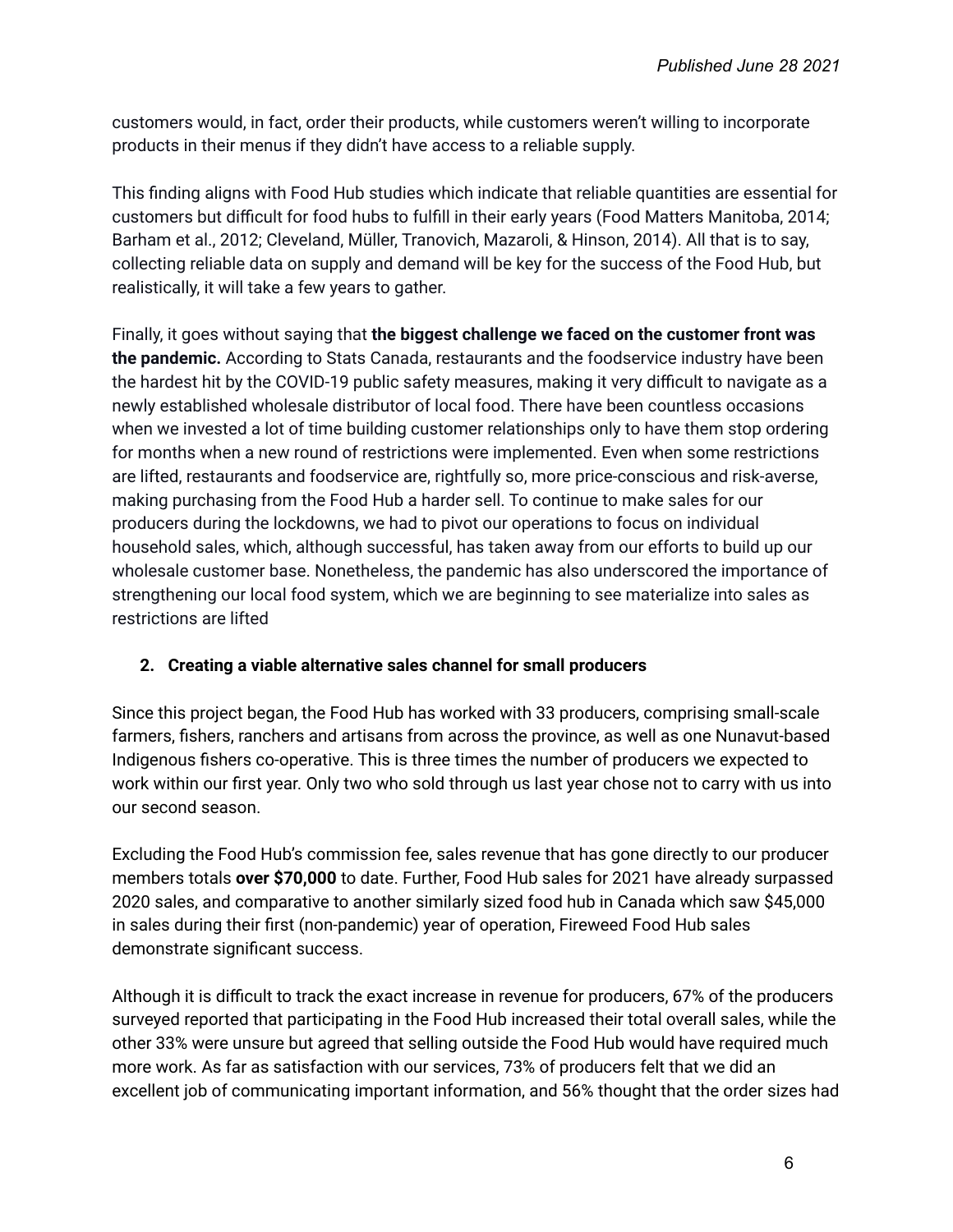been worth delivering to the city. It is important to note that this survey was conducted during the off-season when sales were much slower. We anticipate total sales and producer satisfaction to improve significantly as COVID-19 restrictions are lifted this summer.

Based on our experience, there are certain types of producers who have been more successful than others. Perhaps unsurprisingly, producers who can list consistently high volumes, sell unique or popular products, follow good quality standards, and price their products at a reasonable rate are more likely to receive larger and repeat orders from customers. These producers tend to be a bit larger in scale and have some wholesale experience, although this is not always the case—two of our producers who fit this description made over \$14,000 each in sales. That said, we have also found small producers new to the wholesale market to be the most flexible to work with, quicker to understand our organization's goals, and committed to seeing this project succeed, which is also essential, especially at this stage in our development.

**Challenges:** We have also discovered that working with small producers requires more work than we initially anticipated for several reasons, many of which are symptomatic of the everyday challenges faced by small producers. For many small producers**, the distance to Winnipeg is too far** to make several trips per week or justify delivering a small order. As a result, we could only offer our customers one delivery day per week during our first year. It also meant that producers were frustrated when their orders were small, which was unfortunately common during the lockdowns and overall as a result of the COVID-19 pandemic. Increasing our storage capacity could reduce the number of trips into the city for some producers, but this would require high investment in capital assets, which we currently cannot afford. In the interim, however, we are encouraging producers to coordinate sharing delivery amongst each other.

**Communication is another big challenge**. Small producers are strapped for time, are used to working on their own schedule, and many are without proper cell reception and internet access. As a result, there have been many instances when our producers have failed to tell us important information about their products promptly. For example, a producer fails to notify us that they don't have enough quantity to fulfill their order until the very last second or a producer does not inform us that they won't make their delivery window. These communication errors make it difficult for us to build trust with our customers, thereby discouraging customers from placing large and repeat orders. As a temporary fix, we're spending more time sending regular email and text reminders to our producers, but the hope is that the food hub will become part of their weekly rhythm with time.

As expected, **pricing is also a huge sticking point** for small producers. Having sold through direct marketing, they are accustomed to charging high prices for their products in order for their businesses to stay afloat, even if it takes a lot more effort to make these sales. However, these prices are far too high for commercial customers, yet many producers aren't willing to lower their prices unless they sell enough volume to make it worth it. The problem is, of course, they won't move enough volume unless they reduce their prices. However, as per the request of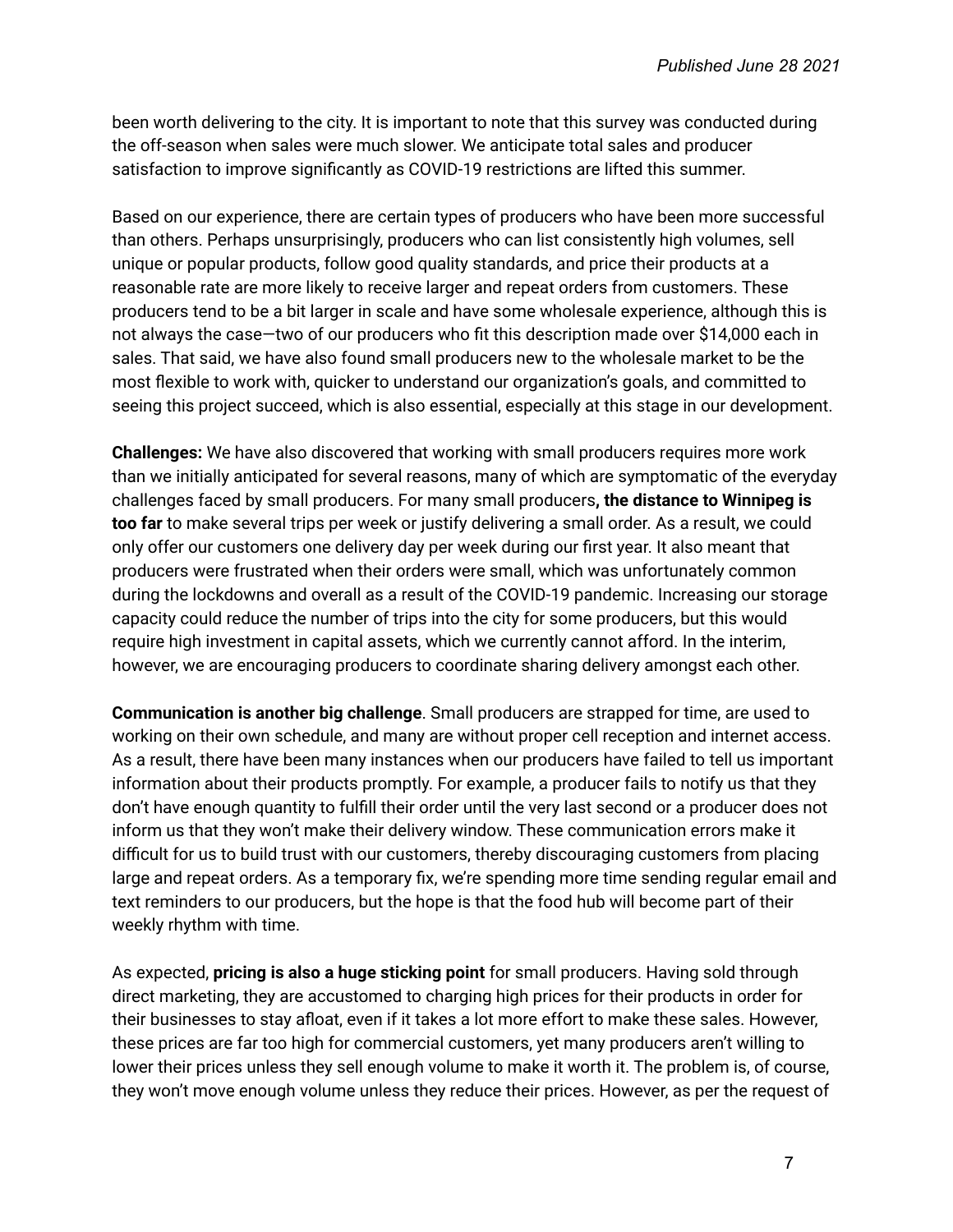our producers, we are currently conducting pricing research with the support of our business consultants to help producers find the price equilibrium on their products. We hope that this data, along with building up a strong and loyal customer base, will help solve this pricing dilemma.

Finally, as already discussed, producers have found the **inconsistency of orders** to be an issue. Customers have been placing orders at random, making it difficult for producers to know how much they should grow and set aside for the Food Hub. Without guarantee their products will sell, producers treat the Food Hub as a channel to sell excess products, thereby only listing small quantities. However, this makes it challenging to reach sales levels that would make the Food Hub a viable and sustainable complement to grow and support the local food sector. In response to this problem, we created a seasonality calendar and product catalogue to encourage restaurants to plan their menus with our products in mind, but we have yet to see whether this will take off the way we intended. We also see the need to spend more time educating customers about the constraints of local food. Finally, we have built into our plans for the coming year, more time in helping producers become wholesale ready which includes conducting more thorough market research, and creating wholesale readiness resources and a workshop series.

Despite these difficulties outlined above, we have come to learn that relationship-building and providing support for producers will pay off in the long run. Several studies confirm that those food hubs with positive relationships with their producers, as well as those who provide training, are often the most successful (Cleveland, Müller, Tranovich, Mazaroli, & Hinson, 2014; Food Matters Manitoba, 2014; Diamond & Barham, 2012).

## **3. Using an aggregation strategy to meet the demand of large buyers**

When the idea of developing a Food Hub in Manitoba was first conceived, aggregation was a crucial part of that vision. The assumption was that small producers would not be able to meet the demand of the wholesale market without aggregating their goods in some way. Although this is still the case, once the Food Hub was up and running, we quickly realized that there were two different types of aggregation, one much easier to implement than the other.

The first of these types involves aggregating products from multiple producers via an online sales platform and marketing all individual products separately. This approach has proved to be successful as it has allowed customers to place and receive orders from multiple producers at once. The second type of aggregation, i.e. marketing and aggregating the identical product from numerous producers, however, was not something we could not immediately or easily implement at this stage in our development for several reasons.

As previously discussed, our producers are not at a place to grow **consistent quality** products that could easily be aggregated, at least not to the standard that large customers would require.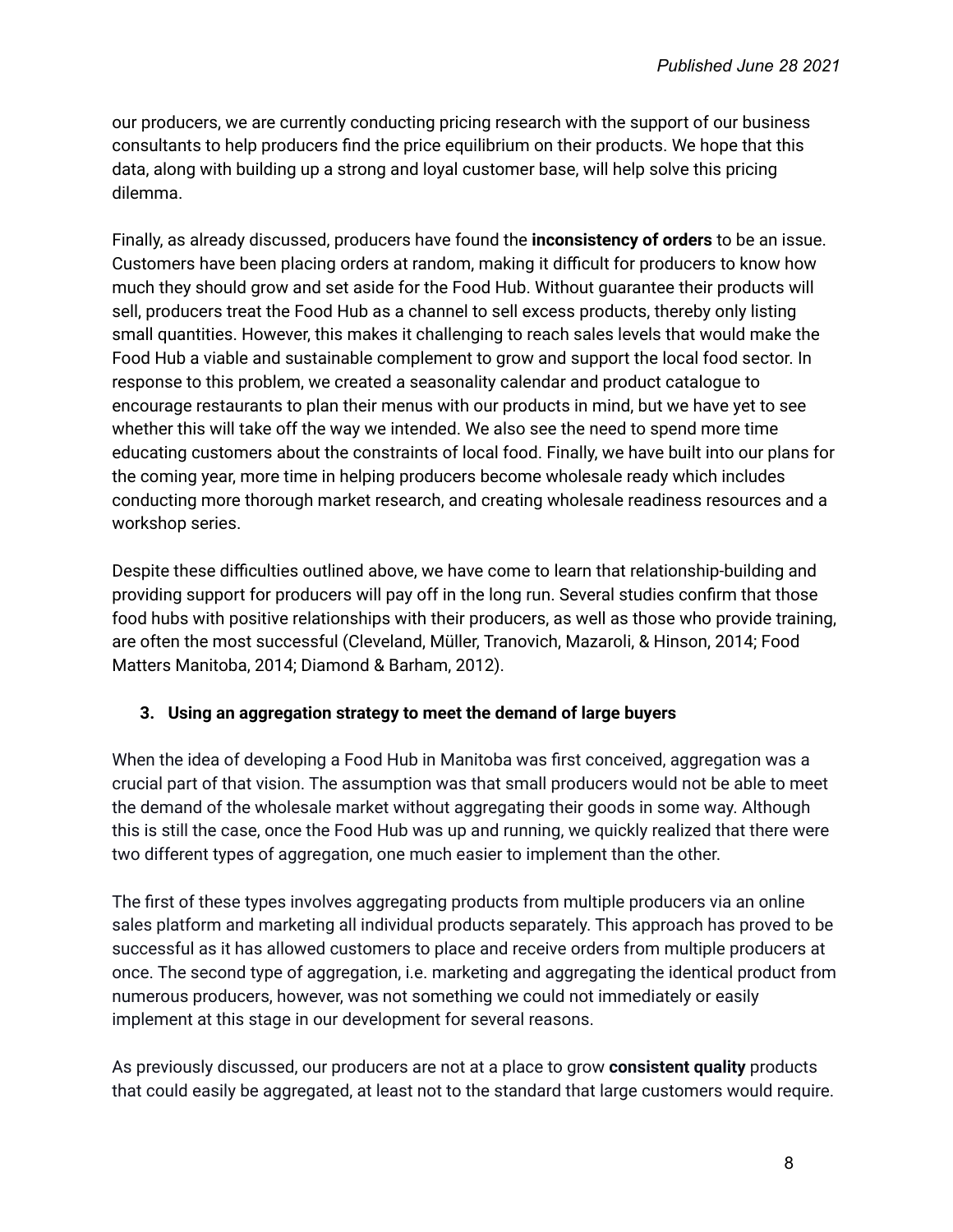For this, we would likely need to help our producers receive GAP certification, which is something that other Food Hubs often require their producers to have.

Through surveys and feedback sessions, we have also found that small producers are **attached to their brand identity** and fear losing it if they were to aggregate their product with other producers' products. Most of our customers also rank knowing exactly where their product is coming from as very important.

Finally, **pricing is another challenge** for aggregation with our producers listing the same products at different prices. As a possible solution to this, we are doing pricing research and planning to create an acceptable price range for each product in time for next season, which producers have expressed interest in.

The truth is, in order to aggregate to meet institutional demand, **we will need greater participation from mid-sized producers** who are better positioned to offer lower prices, greater volumes, and more consistent quality. However, it has been much more difficult to find these producers as many do not have an online presence compared to small farms. Despite these challenges, we have not abandoned the second type of aggregation and will continue to explore its feasibility as other critical pieces of our operations are realized.

## **CONCLUSION**

This pilot project has confirmed for us the need for a full-fledged Food Hub in Manitoba. On their own, small to medium-scale producers are struggling to access a stable market despite the growing demand for local food. On the other side, commercial buyers are interested in purchasing locally but don't have the time and resources to coordinate with multiple individual producers.

This is where Fireweed Food Hub comes in. By marketing, aggregating, and distributing products from multiple sustainable small producers, the Food Hub can alleviate some of their responsibilities so that they can focus on growing while also making it easier for businesses to purchase good local food. With time, this can scale up the supply and demand for sustainable local food in a significant way that is critical to addressing the climate crisis and ensuring the province is food secure as global food shortages continue.

Yes, there are some significant hurdles to operating a Food Hub in Manitoba, many of which are not new or all that surprising. Pricing, limited quantities, and long distances are some of these challenges, along with unrealistic customer expectations that small producers cannot often meet. However, research on food hubs also shows that the challenges outlined in this report are typical for the first few years of development (Food Matters Manitoba, 2014). If a Food Hub can make it past these initial growing pains, there is real potential to have a sizable impact on the agricultural sector and the economy more broadly.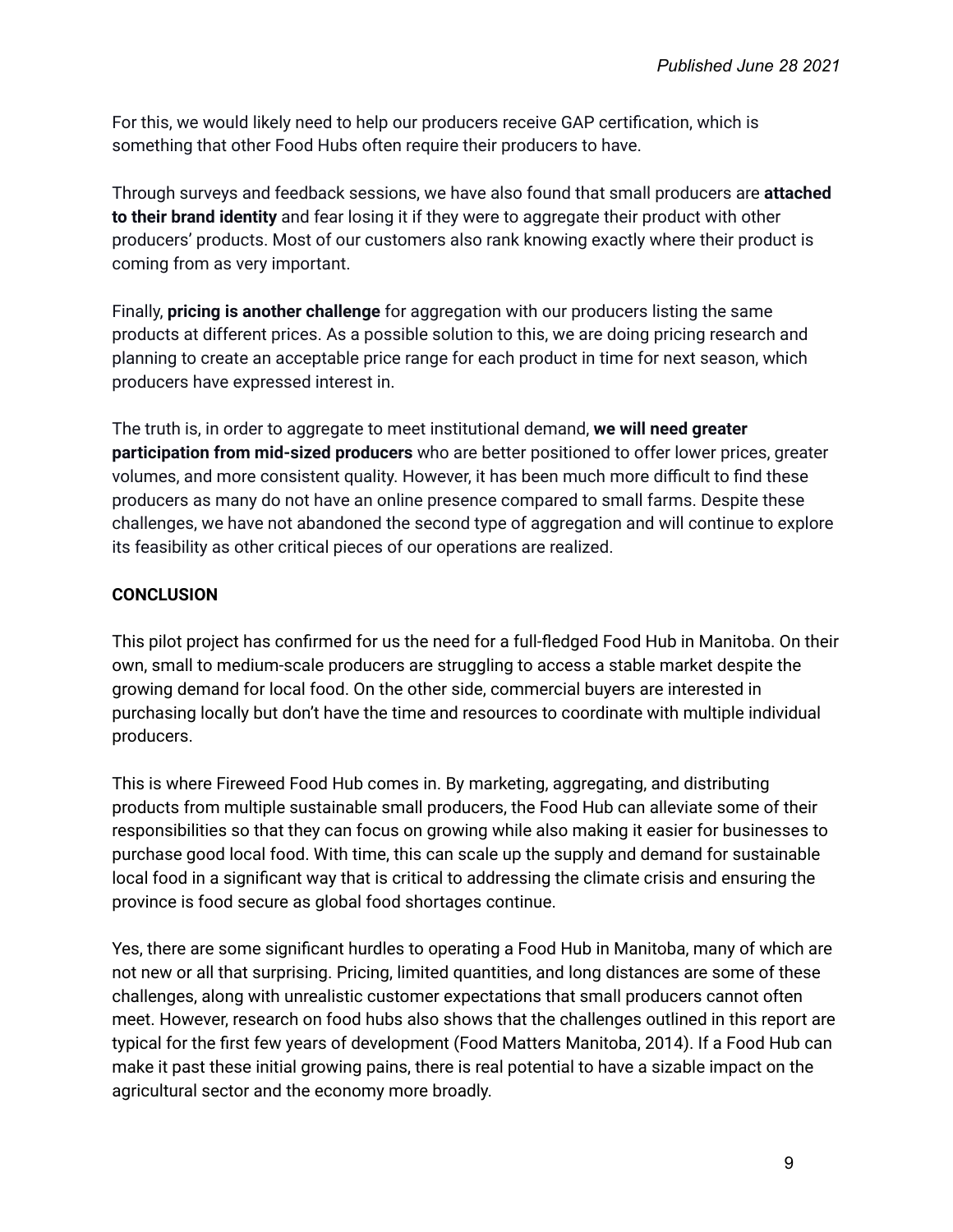FFC is incredibly adaptable and good at coming up with interim solutions, but finding stable funding, investing in customer education and knowledge, and providing more support for producers while they learn to specialize and scale up will be vital in helping us realize our long-term vision.

#### **Some of our recommendations for this project moving forward include:**

- 1. The Food Hub requires greater investment in capital assets in order to provide the storage and delivery capacity needed to help small producers sell to larger commercial buyers. This includes a walk-in freezer, reefer vehicle and a larger warehouse space, among other capital requirements.
- 2. Educating customers about the realities of small food production will need to be a key marketing strategy moving forward.
- 3. Working with small suppliers will require more work and support in the first couple of years of operations as we help them navigate and adapt to the wholesale market, recommended by investing in a Full Time Year Round Supplier Coordinator Position in addition to the existing Projects Coordinator and Food Hub /Sales Coordinator Positions.
- 4. Having a balanced assortment of medium scale farms oriented towards wholesale and small farmers will be an important strategy moving forward to ensure we are both meeting current demands as well as supporting producers to reach future demand.

# **FUTURE RELATED OPPORTUNITIES**

- **Food Hub Assessment Project** Although the informal feedback from various stakeholders has been useful, we realized the need for a more thorough assessment of our first year of operations in order to turn our observations, raw data, and research into a solid road map for the coming years. Thanks to the CAP Ag Action Industry Development grant, we have been undergoing a rigorous evaluation of the Food Hub which has included formally consulting with our suppliers and other Food Hubs, and conducting a more extensive survey to measure the values and benefits of our operations. These findings will be presented in our final report at the end of August 2021.
- **● High Potential in Local Suppliers** There is an abundance of good, fresh, and local food to meet the demand at a regional level and many of our suppliers who meet our key criteria are good candidates for wholesale readiness.
- **● Increasing Food Hub Sales -** Fireweed Food Hub is expected to increase total sales from \$35,000 in 2020 to \$90,000 -100,000 in 2021; Fireweed Food Hub was recently added as an approved supplier to the Winnipeg Regional Health Authority's supplier list.
- **● City Social Procurement Initiatives** Winnipeg's Executive Policy Committee recently voted in favour of a new local procurement policy upon which Fireweed Food Hub will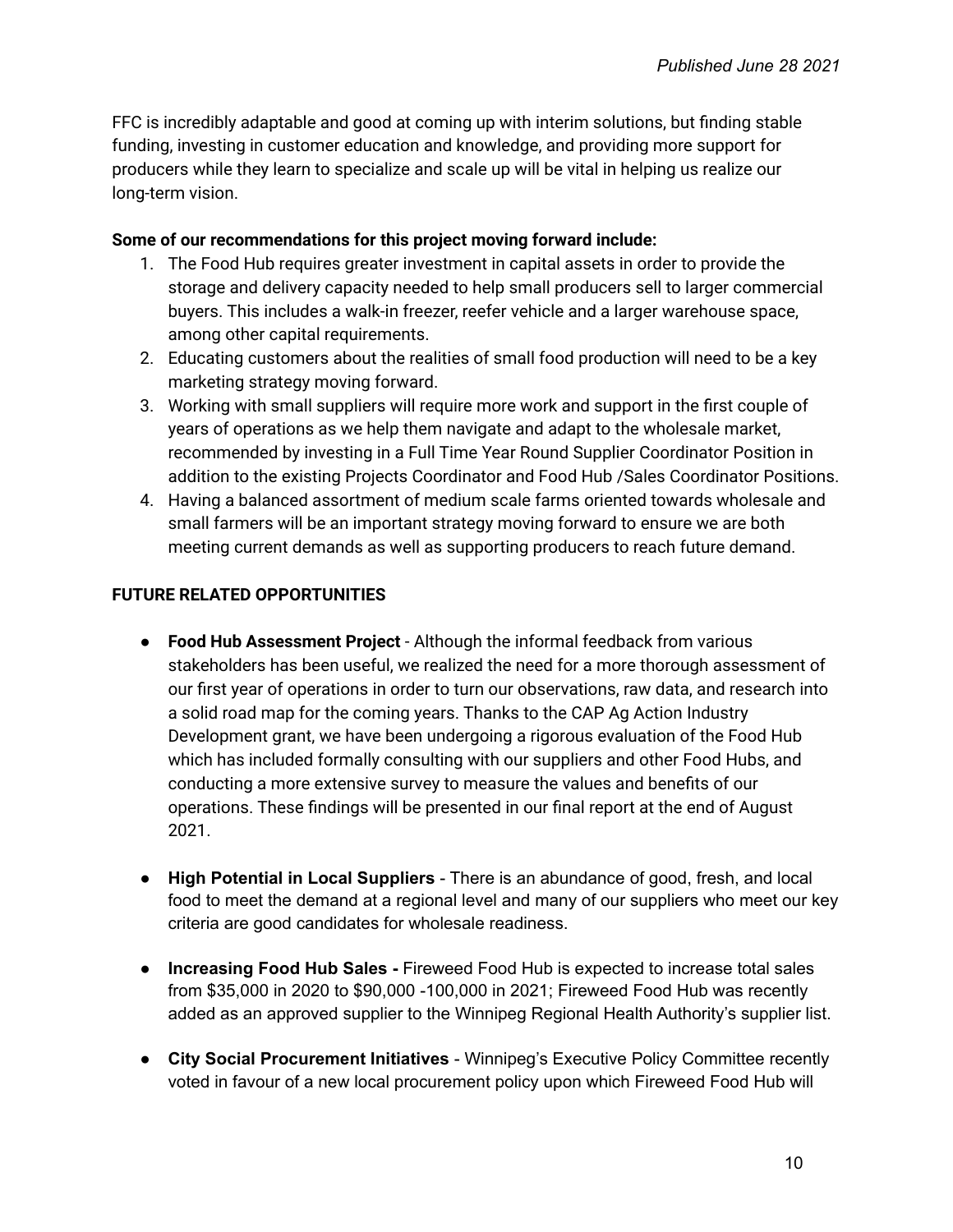provide feedback and input as part of a coalition of stakeholder social enterprises.

- **● Research Partnerships & Data Access** The Food Hub is acting as a community partner for researchers at the University of Manitoba on a research project exploring the feasibility of a locally-sourced school lunch program which includes an empirical study of the capacity of local small and mid-size farmers to increase production. There is a possibility for this research to turn into a pilot project which would mean steady sales for the Food Hub and our producers.
- **● COVID-19 Pandemic -** Despite presenting a number of challenges, the pandemic has disrupted global supply chains causing serious food shortages, increased food prices, and increased food insecurity-- all leading to an unprecedented consumer awareness and demand for local food. Experts predict that global food shortages will continue post pandemic which the Food Hub is well positioned to respond to.

#### **KNOWLEDGE TRANSFER**

The following list briefly describes the various speaking engagements and publications where the finding from this project were discussed:

- **Regular co-op newsletters** (100+ members)
- **● Conferences/ speaking engagements**
	- Direct Farm Manitoba's Annual Conference (30 in attendance)
	- *Growing a Resilient Future: Food and Farming in Manitoba* panel discussion, March 18, 2021 (60+ in attendance)
	- CCEDNet's *The Gathering* conference, December 2, 2020 (40+ in attendance)
	- *Students Sustainability Leadership Program event*, February 18, 2021 (20+ in attendance)
- **● News/Media Articles**
	- "Food hub changes name, expands mission*" The Sou' Wester.* May 26 2020
	- "A delicious pairing: Food co-op connects small-scale farmers with local restaurants, grocers" *Winnipeg Free Press*. September 2, 2020
	- "Creative pivots help small-scale food producers, sellers weather pandemic." *The Cooperators.* September 28, 2020

#### **● University Research Projects**

- *The Right to Food and Community Gardens in Winnipeg* report (in progress)
- *Nourishing ourselves during a global pandemic: Building a food secure future* research report (in progress)
- *The Feasibility and Opportunities of a Locally-sourced, Pay-what-you-can School Lunch Program in Winnipeg,* research study (in progress)
- **● Awards/ Recognition**
	- CCEDNet's *Stronger Together Award*
	- Manitoba Cooperative Association's *Cooperative Achievement Award*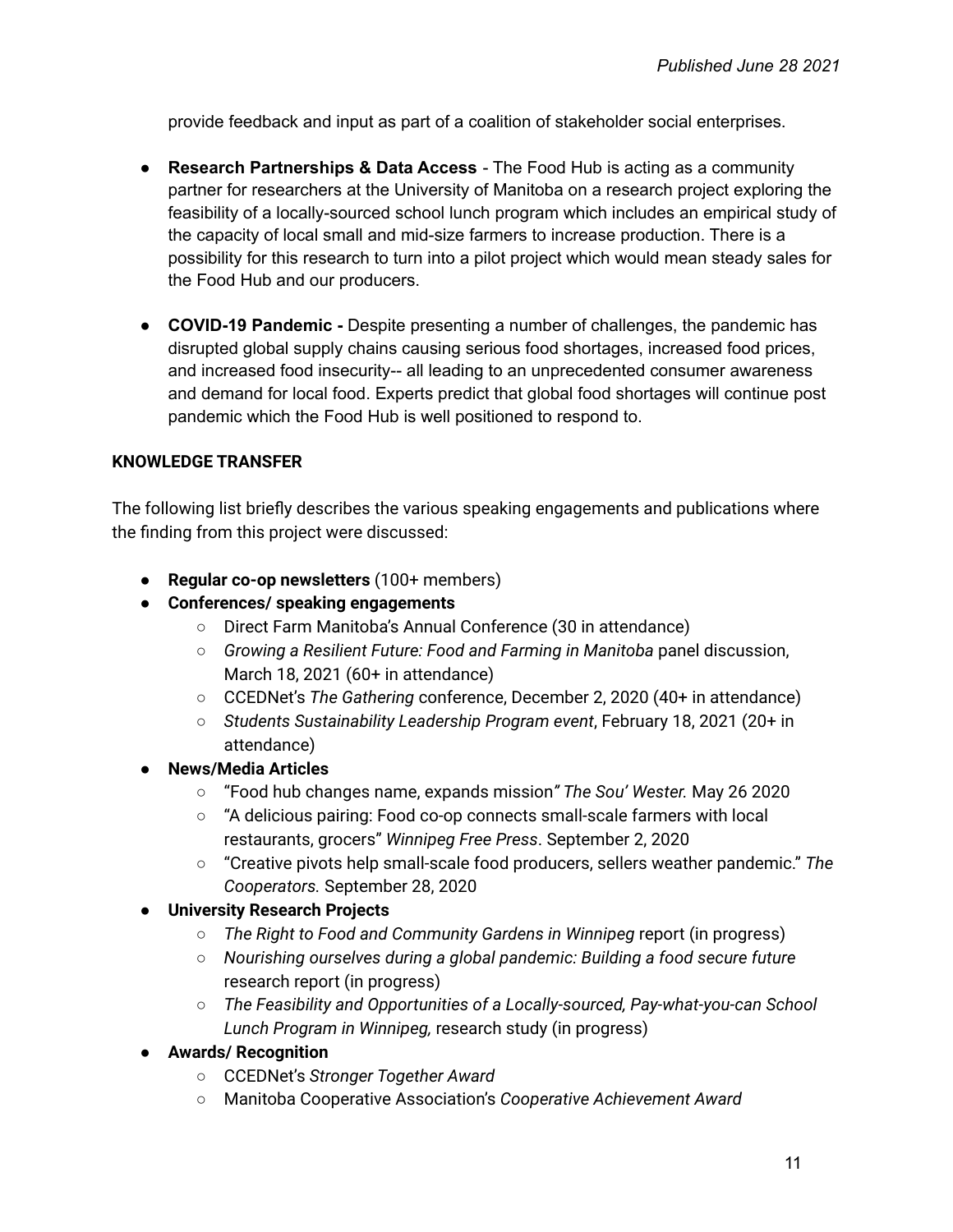- Manitoba Cooperative Association's Cooperative Profile
- **● Food Hub advisory committee meetings**
- **● Food Hub Supplier manual**

## **ACKNOWLEDGEMENTS**

This project was made possible due to funding from the Governments of Manitoba and Canada through the Canadian Agricultural Partnership. We would also like to thank our other project funders, The Communities Foundations of Canada, The Churchill Region Economic Development Fund, The Winnipeg Foundation, The Manitoba Cooperatives Association, The Cooperators Group Ltd. and Assiniboine Credit Union.